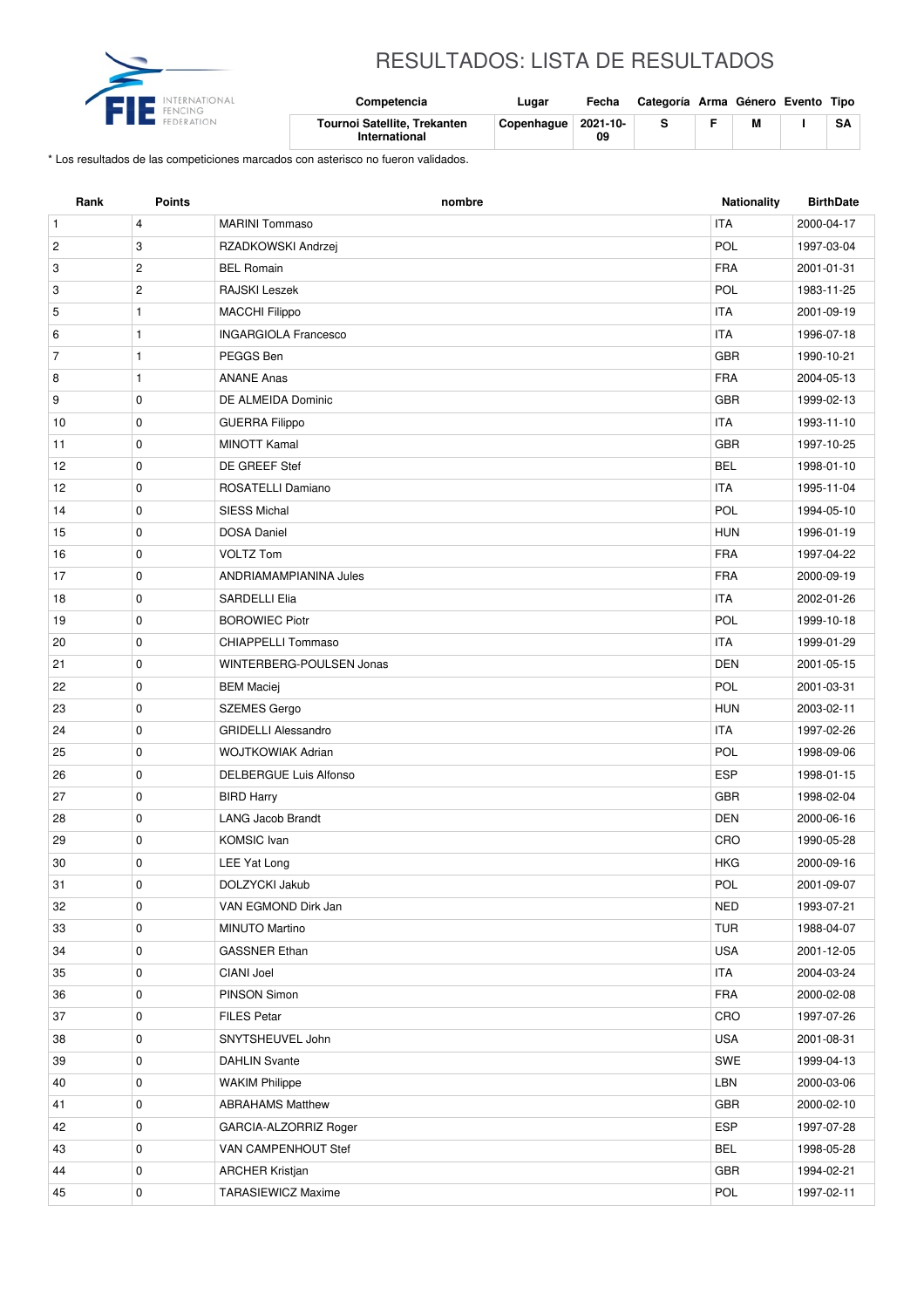| Rank | Points      | nombre                          | <b>Nationality</b> | <b>BirthDate</b> |
|------|-------------|---------------------------------|--------------------|------------------|
| 46   | $\mathbf 0$ | FINSTERBUSH Ori                 | <b>ISR</b>         | 2003-04-25       |
| 47   | $\mathbf 0$ | <b>TOTUSEK Marek</b>            | CZE                | 2002-08-06       |
| 48   | 0           | <b>DEHOULE Antoine</b>          | <b>FRA</b>         | 2000-09-20       |
| 49   | $\mathbf 0$ | <b>ISOLANI</b> Gregorio         | <b>ITA</b>         | 2004-02-05       |
| 50   | $\mathbf 0$ | <b>SEYTOR Kim</b>               | <b>FRA</b>         | 2000-02-09       |
| 51   | 0           | <b>UNIYAL Nils</b>              | <b>SWE</b>         | 2002-10-07       |
| 52   | $\mathbf 0$ | <b>BRETEAU</b> Ignacio          | <b>ESP</b>         | 1999-03-05       |
| 53   | $\mathbf 0$ | <b>HORN NIELSEN Christopher</b> | <b>DEN</b>         | 2004-09-01       |
| 54   | $\mathbf 0$ | <b>HUSSEIN Khaled Aref</b>      | QAT                | 2003-11-19       |
| 55   | $\mathbf 0$ | <b>KAIN Martin</b>              | <b>AUT</b>         | 1999-04-11       |
| 56   | 0           | <b>MACEDO Luis</b>              | <b>POR</b>         | 2000-11-23       |
| 57   | $\mathbf 0$ | <b>ABIDI Neil</b>               | <b>FRA</b>         | 2003-04-21       |
| 57   | $\mathbf 0$ | <b>OSTACCHINI Glen</b>          | <b>GBR</b>         | 1993-01-07       |
| 59   | 0           | SPOLJAR Borna                   | CRO                | 2002-04-23       |
| 60   | $\mathbf 0$ | <b>KOZAK Mateusz</b>            | POL                | 1999-06-16       |
| 61   | $\mathbf 0$ | <b>CEDERGREN Axel</b>           | <b>SWE</b>         | 2003-10-05       |
| 62   | 0           | FERNANDEZ HERNANDEZ Erik        | <b>ESP</b>         | 2001-02-25       |
| 63   | $\mathbf 0$ | <b>LOMBARDI Giulio</b>          | <b>ITA</b>         | 2002-10-22       |
| 64   | $\mathbf 0$ | <b>WILLIAMS David</b>           | <b>GBR</b>         | 2002-01-08       |
| 65   | $\mathbf 0$ | RUDNICKI Mikolaj                | POL                | 1998-12-17       |
| 66   | $\mathbf 0$ | <b>ZOONS Axel</b>               | <b>NED</b>         | 2001-08-02       |
| 67   | $\mathbf 0$ | <b>FAHLVIK Axel</b>             | SWE                | 2004-07-06       |
|      | $\mathbf 0$ |                                 | <b>ESP</b>         |                  |
| 68   |             | GARCIA PRADO Santiago           |                    | 1998-11-04       |
| 69   | $\mathbf 0$ | <b>MAIOR Matyas</b>             | <b>HUN</b>         | 2000-06-29       |
| 70   | $\mathbf 0$ | <b>PETRINI Felix</b>            | SWE                | 2001-02-05       |
| 71   | $\mathbf 0$ | <b>GRIDELLI Gianmarco</b>       | <b>ITA</b>         | 2004-01-04       |
| 72   | $\mathbf 0$ | EL RHAZZOULY Amir               | <b>MAR</b>         | 2002-10-18       |
| 73   | 0           | SALVO Francesco                 | <b>ITA</b>         | 1998-05-13       |
| 74   | $\mathbf 0$ | <b>RICHARD Fabien</b>           | <b>FRA</b>         | 2000-05-17       |
| 75   | $\mathbf 0$ | <b>CARASENA Cameron</b>         | <b>FRA</b>         | 2001-09-20       |
| 76   | $\mathbf 0$ | <b>NAGLE Christopher</b>        | <b>CYP</b>         | 1993-04-04       |
| 77   | $\mathbf 0$ | <b>JANS KOHNEKE Teun</b>        | <b>NED</b>         | 2000-12-03       |
| 78   | $\mathbf 0$ | <b>HURST Jake</b>               | GBR                | 2002-05-02       |
| 78   | $\mathbf 0$ | <b>RIAL Tanguy</b>              | <b>FRA</b>         | 2001-08-12       |
| 80   | $\mathbf 0$ | <b>BRUNNER Remi</b>             | SUI                | 2001-09-13       |
| 81   | 0           | <b>GARCIA MUR Adria</b>         | <b>ESP</b>         | 2003-05-02       |
| 82   | $\mathbf 0$ | <b>GEUDVERT Oscar</b>           | <b>BEL</b>         | 2004-11-13       |
| 83   | $\mathbf 0$ | KHALIFA Abdalla                 | QAT                | 2003-08-27       |
| 84   | 0           | <b>COLL Mateu</b>               | <b>ESP</b>         | 1998-12-01       |
| 85   | 0           | <b>HUTHMANN Erik</b>            | AUT                | 1999-11-15       |
| 86   | 0           | KARLSEN Jonas Benjamin          | <b>DEN</b>         | 2004-03-13       |
| 87   | $\mathbf 0$ | <b>ANDERSEN Emil Ulrik</b>      | DEN                | 1987-01-20       |
| 88   | 0           | ROSENFELD Roey Eliyahu          | <b>ISR</b>         | 1999-04-03       |
| 89   | 0           | CZARTORYJSKI Szymon             | POL                | 1999-11-16       |
| 90   | $\mathbf 0$ | PAPADOPOULOS Jordanis           | SWE                | 1996-10-26       |
| 91   | $\mathbf 0$ | <b>HELLSTROM Lukas</b>          | SWE                | 2003-09-30       |
| 92   | 0           | STANLEY Mason                   | USA                | 2004-11-24       |
| 93   | $\mathbf 0$ | <b>GENBRUGGE Sem</b>            | <b>BEL</b>         | 2004-11-13       |
| 94   | 0           | <b>GALVANI</b> Gianmarco        | <b>ITA</b>         | 2001-07-20       |
| 95   | 0           | <b>COUTEUX Cesar</b>            | <b>FRA</b>         | 2004-06-03       |
|      |             |                                 |                    |                  |